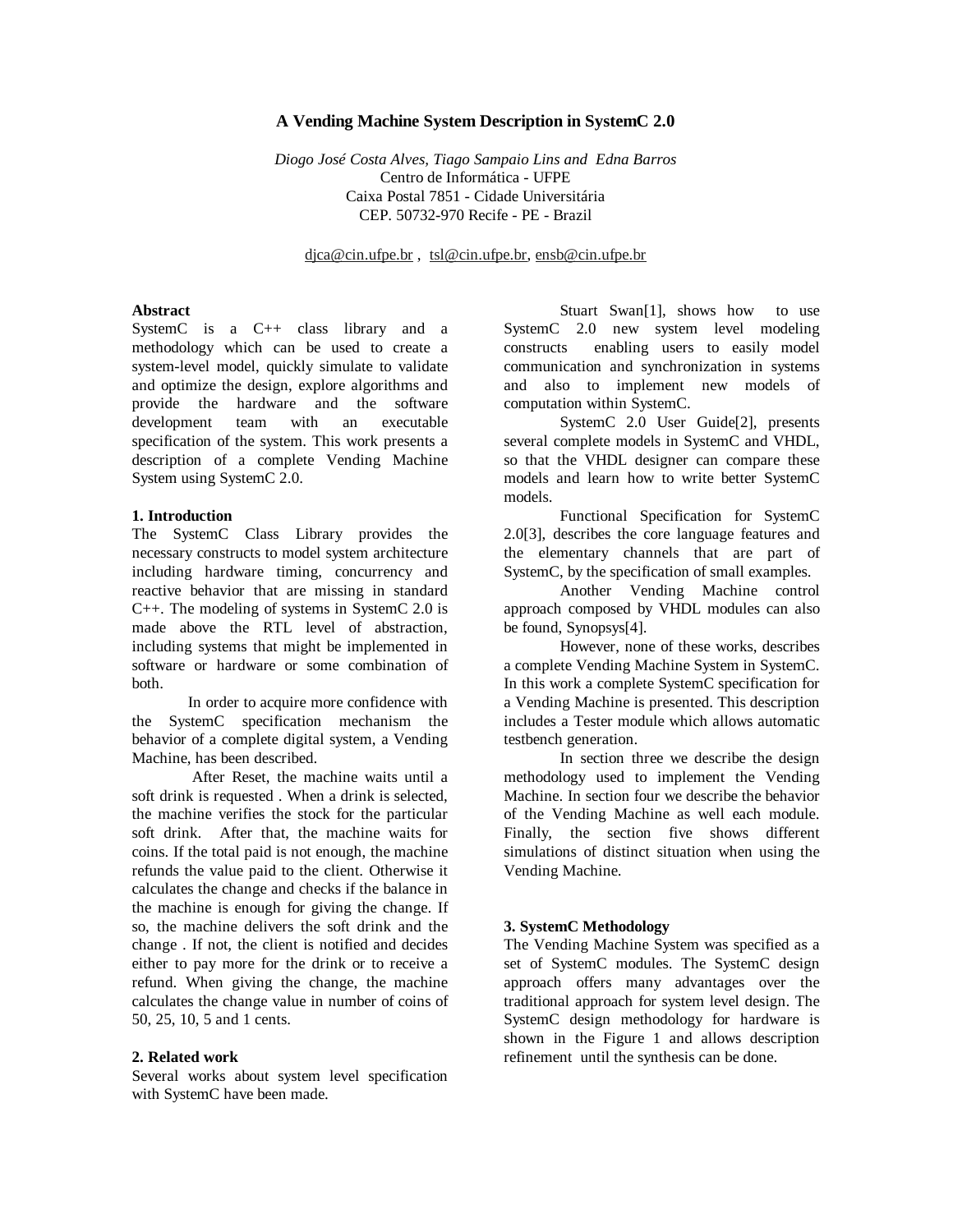

This technique has a number of advantages over the current design methodology: During the design refinement specification not must be converted from a C level description to an HDL which represents a large effort. The design is slowly refined in small sections to add the necessary hardware and timing constructs to produce a good design. Using this refinement methodology, the designer can more easily implement design changes and detect bugs during refinement.

Written in a single language, the designer does not have to be an expert in multiple languages. SystemC allows modeling from the system level to RTL, if necessary.

Testbenches can be reused from the system level model to the RTL model saving conversion time. Using the same test bench also gives the designer a higher confidence at the system level and the RTL model implement the same functionality.

The SystemC approach provides higher productivity because the designer can model at a higher level. Writing at a higher level can result in smaller code that is easier to write and simulates faster than traditional modeling environments.

# **4. The Vending Machine Specification in SystemC**

The Vending Machine is a synchronous system divided into four modules. The control module is a finite state machine (FSM) that sends signals for the other modules depending on the inputs or

state transitions. This module also reads signals from a Tester module and sends signals to the Supply and the Display modules. The system modules are showed in Figure 2. Each module provides a specific function and was implemented separately in hierarchical approach.





Figure 2 – Diagram block

The Control module, the most important one, is the module that manage the FSM. The first state reset the controls signals preparing the machine for the new cycle and after pass for the second state. In the second state the machine wait for the an order of drink, signal takeDrink activated, then is checked what kind of drink was chosen and if it there is in the supply, case such condition was satisfied the machine pass for the next state else it keep in the same state waiting a new drink is chose. The third state calculate the value of the money inserted and when sufficient release the drink. The passage for the next state occurs when the drink is released or after some clock cycles without coin insertion. At the fourth, and finally state, is calculated and released the change, so the machine come back for he state initial. The Figure 3 is show a scheme with the states of the machine and theirs connections.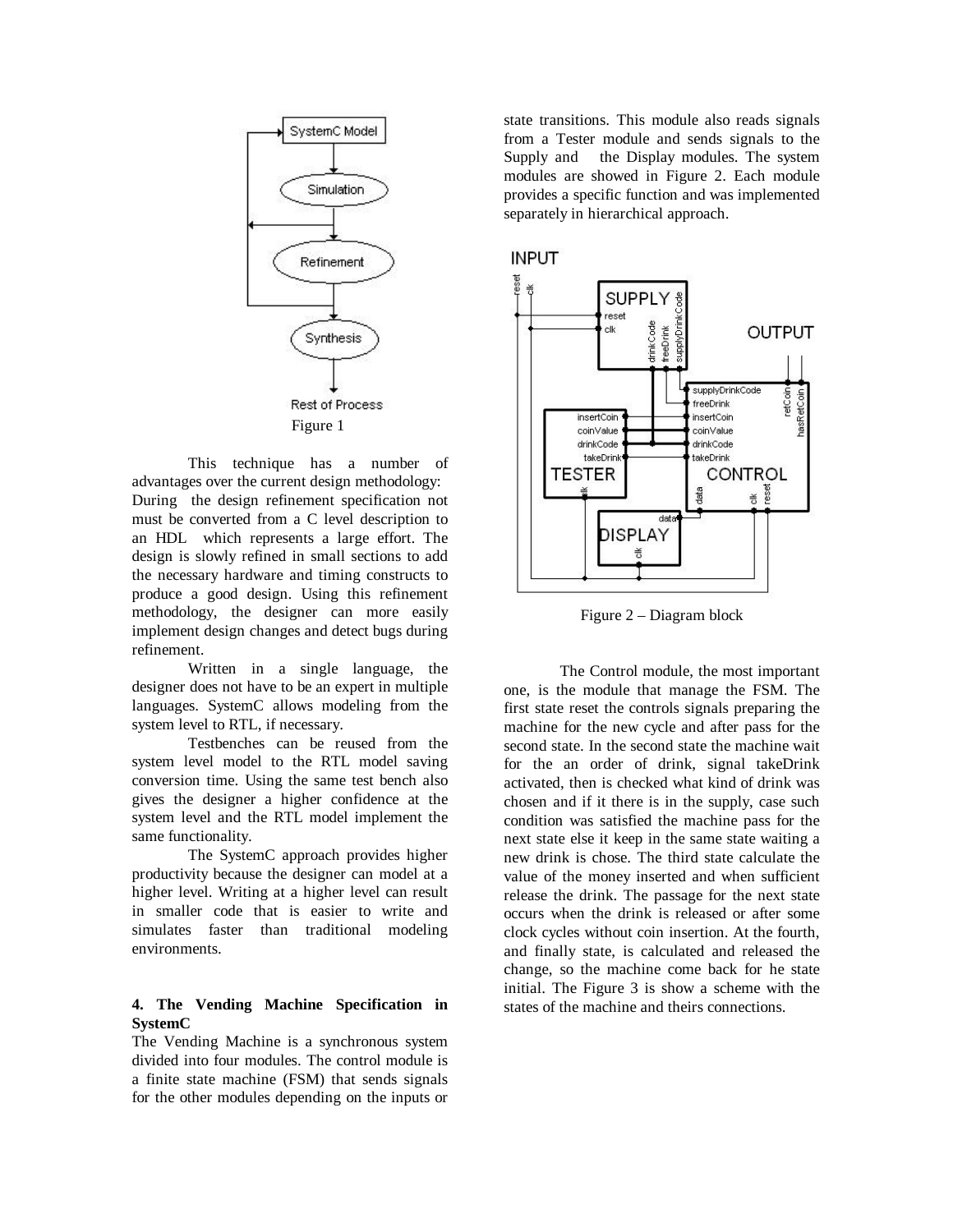

Figure 3 – Control state diagram

The Supply module controls the input and release of drinks and informs the control module if the chosen drink is available. The Display module shows programmed messages and instructions received of the Control module for the client.

Finally, The Tester module simulates all possible situations on the system operation. In this module are generated the signals that will be send for the Control module, three different situations are simulated for the Tester module their showed in the next section.

### **5. Results**

The simulations results are stored in trace files that are visualized in GTKWave[5], which is a VCD format electronic waveform viewer (built using the GTK+ toolkit).

Figures 4, 5 and 6 show the simulation of Vending Machine for different situations.

Figure 4 shows a situation when the chosen drink is available and enough money was inserted.

In this simulation two coins of fifty cents are inserted (coinValue equal 50), the signal freeDrink is enabled, and finally the change is

calculated and stored in the signal retCoin to be released.

Figure 5 shows a situation when there is enough money but the chosen drink is not available.

In this simulation two coins of fifty cents are inserted, but the drink chosen is not available. This feature can be observed in the signal supplyDrinkCode (0111), which indicate that the drink chosen, drinkCode (11).

Figure 6 shows a situation when the money is not enough and the coin insertion has stopped. After some cycles of clock the coins are returned.

In this simulation one coin of ten cents is inserted, coinValue equal 10, after ten clock cycles the signal hasRetCoin is enabled and the money accumulated is returned.

#### **6. Conclusion**

A complete implementation of Vending Machine based on a SystemC methodology was presented in this work. This example shows that SystemC is a specification mechanism that enables the description, implementation and test of simple and complex digital systems. All modules of the Vending Machine were described in SystemC including a module for generating testbenches. All system was described in 691 code lines.

More complexes examples are under development including an ATM Commuter and a MIPS microprocessor.

### **7. Bibliography**

[1] Stuart Swan, Cadence Design Systems Inc. An Introduction to System Level Modeling in SystemC 2.0, May 2001.

[2] Several collaborators of Open SystemC Initiative, SystemC 2.0 User Guide , October 2001.

[3] Several collaborators of Open SystemC Initiative, Functional Specification for SystemC 2.0, October 2001.

[4] Synopsys, VHDL Compiler Reference, http://cwc.ucsd.edu/courses/billlin/ece111/lecturenotes/Synopsys-VHDL/aa.pdf

[5] GTKWave, Amulet Group, http://www.cs.man.ac.uk/amulet/tools/gtkwave/